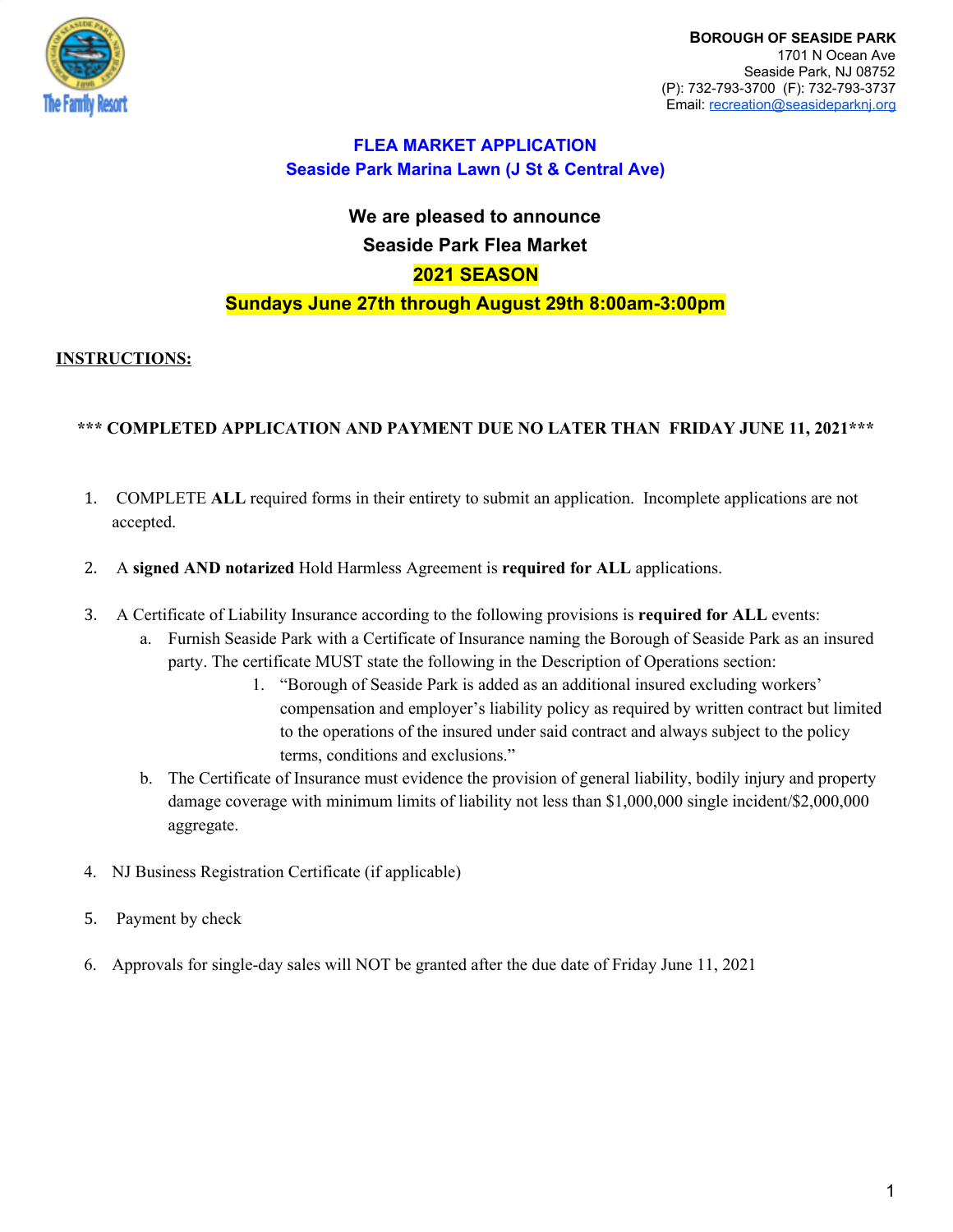

### **2021 SEASON Sundays June 27th through August 29th**

### **VENDOR RULES & REGULATIONS**

- 1. Vendors must agree to sell items during the hours specific to scheduled day(s). Set-up is NO EARLIER than 7am. Selling begins at 8am.
- 2. Show Ups will not be granted approval to participate
- 3. Vendors must ensure their areas are cleaned up before leaving the site
- 4. Vendors are solely responsible for all required permits. (Health Department, etc.)
- 5. Borough provides space(s) only. All equipment such as tables, chairs, extension cords, etc. must be provided by the vendor.

I understand and agree to comply with the following terms and conditions. I will be open during all hours of the venet and not break down early. I will offer the sale of only the items indicated. Fees are **non-refundable**. I will follow times and all market rules and regulations. I will not set up my market more than 1 hour prior to the market start time. I understand failure to attend may result in my space(s) sold. Failure to provide a complete application may delay processing and/or denial of the application. The Boroughof Seaside Park reserves the right to limit the number of vendors, spaces per vendor, types of vendors, and vendor space locations. Spaces will be set on a first-come basis on the markt's start date. I understand there are no rain dates and fees are **non-refundable**. Your space for the season will be designated the first market date attended. Failure to comply with the above rules and regulations may result in a non-refundable eviction. I understand no vendor may block or park in front of the 9/11 clock.

\_\_\_\_\_\_\_\_\_\_\_\_\_\_\_\_\_\_\_\_\_\_\_\_\_\_\_\_\_\_\_\_\_\_\_\_\_\_\_\_\_\_ \_\_\_\_\_\_\_\_\_\_\_\_\_\_\_\_\_\_\_\_\_\_\_\_\_\_\_\_\_\_\_\_\_\_\_\_\_\_\_\_\_\_

#### **Vendor Signature Date**

List each person(s) representing your business with dates:

● Full Name: \_\_\_\_\_\_\_\_\_\_\_\_\_\_\_\_\_\_\_\_\_\_\_\_\_\_\_\_\_\_\_\_\_\_\_\_\_\_\_\_\_\_ Relationship to business or business owner: ● Full Name: \_\_\_\_\_\_\_\_\_\_\_\_\_\_\_\_\_\_\_\_\_\_\_\_\_\_\_\_\_\_\_\_\_\_\_\_\_\_\_\_\_\_ Relationship to business or business owner: ● Full Name: \_\_\_\_\_\_\_\_\_\_\_\_\_\_\_\_\_\_\_\_\_\_\_\_\_\_\_\_\_\_\_\_\_\_\_\_\_\_\_\_\_\_ Relationship to business or business owner: ● Full Name: \_\_\_\_\_\_\_\_\_\_\_\_\_\_\_\_\_\_\_\_\_\_\_\_\_\_\_\_\_\_\_\_\_\_\_\_\_\_\_\_\_\_

Relationship to business or business owner:

#### **Flea Market Operation**

The Borough of Seaside Park is responsible for the orderly operation of the Flea Market. All questions and issues are to be directed to the Borough of Seaside Park. Disputes between vendors will not be tolerated at the site and may result in non-refundable eviction. The Borough of Seaside Park reserves the right to evict any vendor that does not cooperate.

#### **Borough Code and Local Ordinances**

The Borough of Seaside Park prohibits any person to smoke on any Borough Recreation grounds. The Borough of Seaside Park prohibits any person to litter, make unsightly, damage, destry, or disfigure any recreation area or any public or private property . The Borough of Seaside Park prohibits the use of any loud, profane, or indecent language.

#### **Display**

Tables displaying produce and market items will be set up so that no seller blocks or limits the view or access of consumers and must stay within the boundaries of designated areas. All prices must be listed and on display for consumers daily. The Borough of Seaside Park has the right to require any market item that does not comply with the Farmer's Market regulations to be removed. Spaces must be kept neat and orderly and all debris or remaining items are to be removed at the end of market day.

I, as a vendor/company/participant of the Seaside Park Flea Market understand the rules and regulations listed above. I understand that any prepaid fees are non-refundable and failure to attend may result in my space or spaces being sold to another party. I understand the times as outlined above and will follow all market rules and regulations each market day I attend. I understand that failure to provide current insurance with all information stated above will delay the processing of the application and may dismiss the application all together. I understand and respect that the Borough of Seaside Park reserves the right to (1) limit the number of vendors, (2) the number of spaces per vendor, and (3) the variety and types of vendors. I understand that failure to comply with the above rules and regulations may result in eviction and will not be refunded for any prepaid fee.

\_\_\_\_\_\_\_\_\_\_\_\_\_\_\_\_\_\_\_\_\_\_\_\_\_\_\_\_\_\_\_\_\_\_\_\_\_\_\_\_\_\_ \_\_\_\_\_\_\_\_\_\_\_\_\_\_\_\_\_\_\_\_\_\_\_\_\_\_\_\_\_\_\_\_\_\_\_\_\_\_\_\_\_\_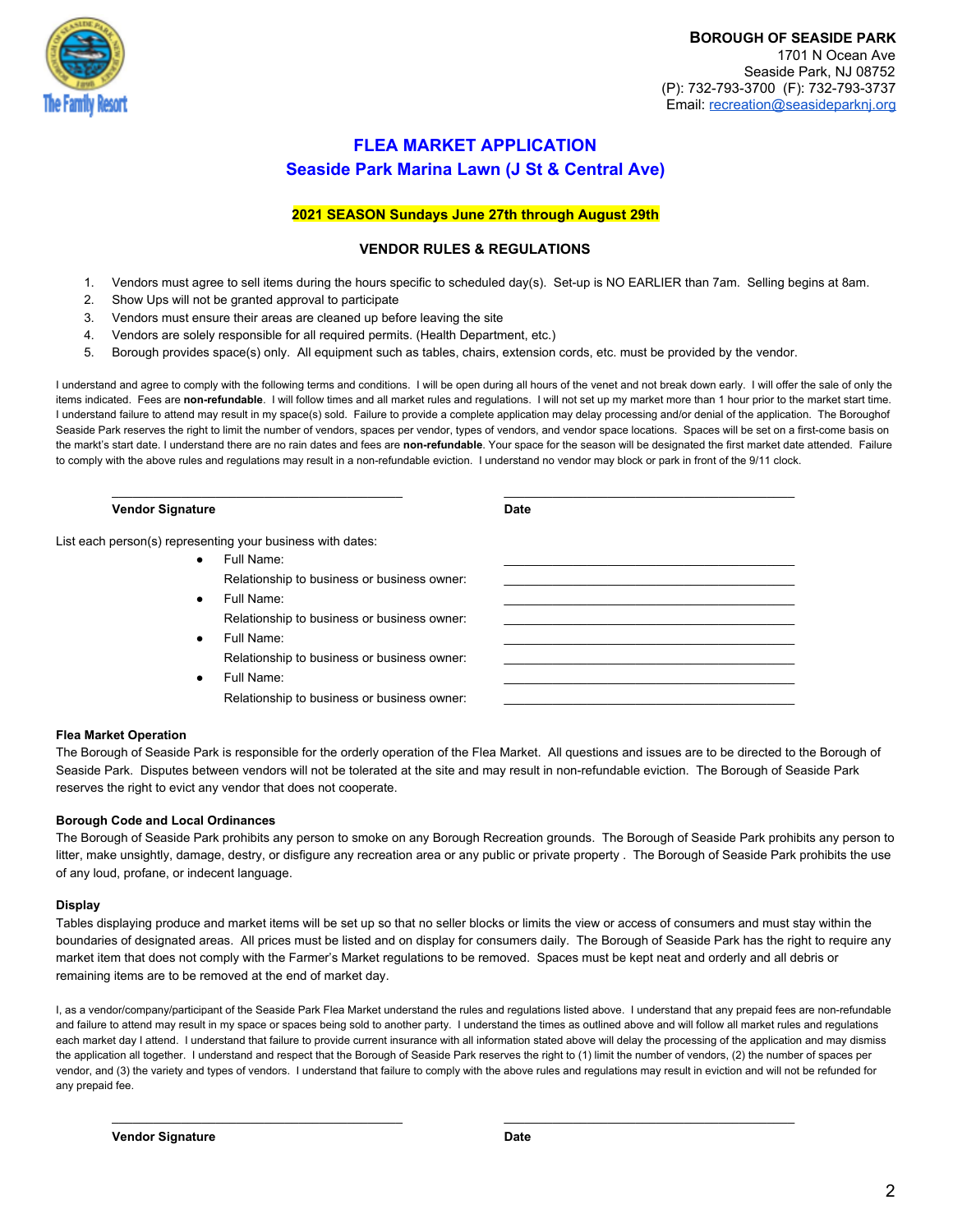

### **2021 SEASON Sundays June 27th through August 29th**

| DATE OF APPLICATION:                                                   |                                                                                                                              |  |
|------------------------------------------------------------------------|------------------------------------------------------------------------------------------------------------------------------|--|
| <b>Applicant Name</b><br><u> 1980 - Andrea Andrew Maria (h. 1980).</u> |                                                                                                                              |  |
| <b>Business Name</b><br><u> 1989 - Andrea Andrew Maria (b. 1989)</u>   | Tax ID # $\qquad \qquad \qquad$                                                                                              |  |
| <b>Street Address</b>                                                  | City, State, Zip Code_                                                                                                       |  |
| Telephone                                                              | Fax<br><u> 1989 - John Harry Harry Harry Harry Harry Harry Harry Harry Harry Harry Harry Harry Harry Harry Harry Harry H</u> |  |
| Email                                                                  | Website                                                                                                                      |  |
| List ALL items sold                                                    |                                                                                                                              |  |
|                                                                        |                                                                                                                              |  |

Do you accept SNAP and/or any of the NJ assistance programs for payment? Please list \_\_\_\_\_\_\_\_\_\_\_\_\_\_\_\_\_\_\_\_\_\_\_\_\_\_\_\_\_\_\_\_\_\_\_

## **WEEKLY FEE(S) SCHEDULE**

**Please indicate ALL dates in which you are participating. You will not be permitted to add dates after the application**

**deadline.**

| <b>SUNDAYS 8AM - 3PM</b> |              |                                 |               |
|--------------------------|--------------|---------------------------------|---------------|
| DATE                     | 1 Space \$25 | 2 Spaces \$35                   | 3 Spaces \$50 |
| 6/27/2021                |              |                                 |               |
| 7/04/2021                |              |                                 |               |
| 7/11/2021                |              |                                 |               |
| 7/18/2021                |              |                                 |               |
| 7/25/2021                |              |                                 |               |
| 8/1/2021                 |              |                                 |               |
| 8/8/2021                 |              |                                 |               |
| 8/15/2021                |              |                                 |               |
| 8/22/2021                |              |                                 |               |
| 8/29/2021                |              |                                 |               |
| Amount Due               | \$           | $\boldsymbol{+}\boldsymbol{\$}$ | $+$ \$        |

TOTAL DUE  $\frac{\sqrt{3}}{2}$  + \$\_\_\_\_\_\_\_\_\_\_\_\_ + \$25 Registration Fee = \$\_\_\_\_\_\_\_\_\_\_\_\_\_\_\_ **2021 SEASON Sundays June 27th through August 29th**